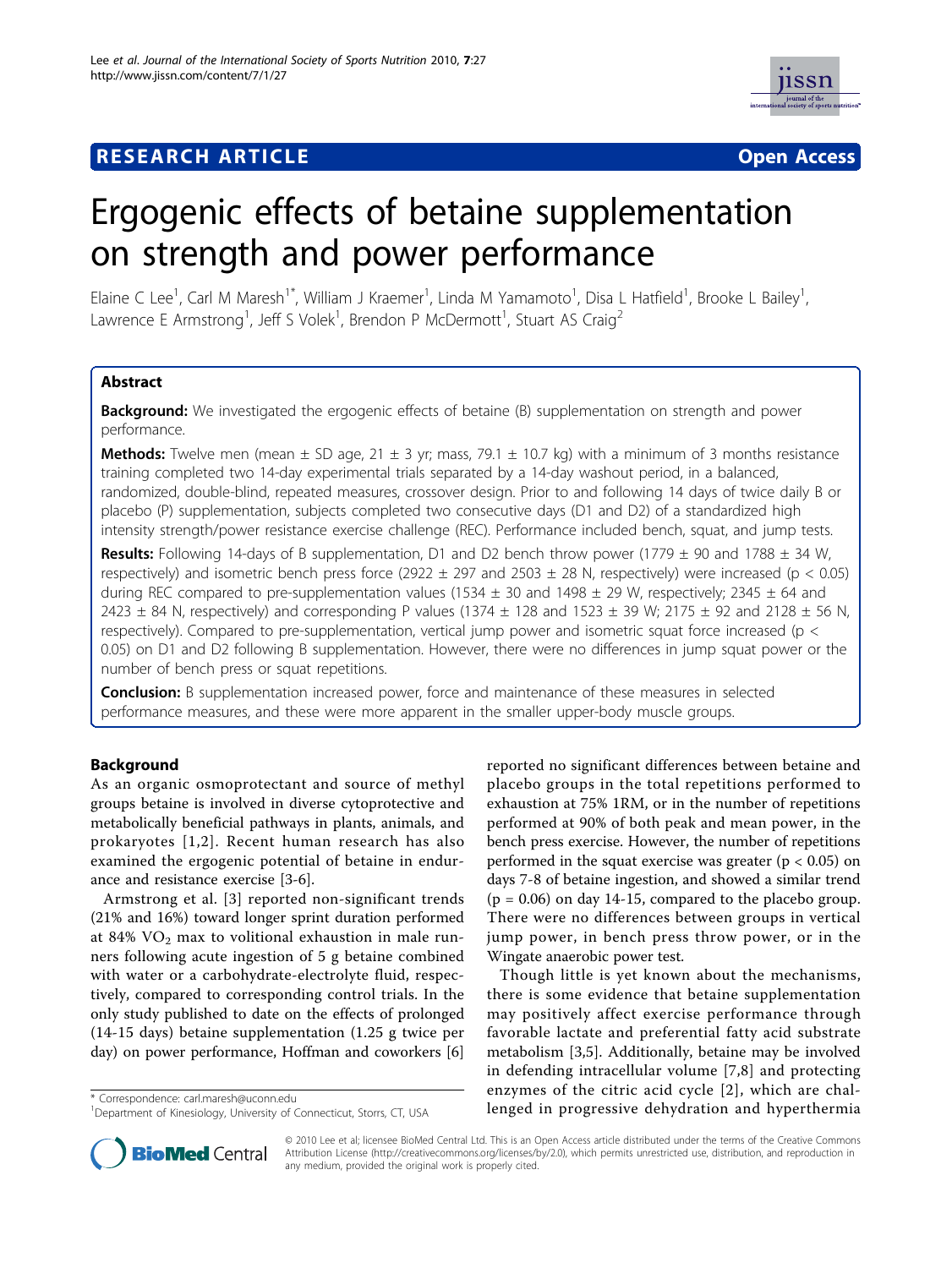associated with exercise. Less definitively, betaine's relationship to choline, methionine, serine, vitamin B metabolism, and methyl donating reactions may all contribute to its ergogenic efficacy [\[2](#page-6-0)].

Considering the known importance of dietary betaine, the safety of betaine supplementation [[2](#page-6-0)], and prevalence of betaine in foods typical of affluent American diets [[9\]](#page-6-0), this study aimed to further investigate the yet undefined ergogenic effects of betaine on resistance exercise, particularly on strength and power performance. To this end, we conducted a carefully controlled randomized crossover design study using recreationally active men with at least three months of resistance training experience. We hypothesized that betaine supplementation would be associated with improved strength and power in these individuals, thus demonstrating the potential efficacy of betaine in improving performance and recovery in strength and power exercise.

## Methods

#### Subjects

Twelve healthy, recreationally active men (mean  $\pm$  SD age,  $21 \pm 3$  yr; mass,  $79.1 \pm 10.7$  kg) participated. A within-treatment experimental design was used to increase sensitivity and reliability of measures and thus, each subject acted as his own control. Subjects were matched according to age, body size, and training experience prior to their initial random placements into one of the two treatment conditions. Eligibility required at least three months of resistance training experience including the squat exercise. Medical histories were obtained to exclude medical, musculoskeletal, and endocrine disorders, concurrent nutritional supplementation, and anabolic drugs. All subjects were informed of the benefits and potential risks of the investigation and signed a University Institutional Review Board approved consent form for recruitment and participation.

#### Study design

A balanced, randomized, double blind, repeatedmeasures, placebo, cross-over design was used. All subjects performed a testing protocol providing direct data on physical performance. Recovery effects were measured by repeating this testing protocol 24 hr following this first visit. After this initial (baseline) testing, subjects underwent 14 days of betaine or placebo supplementation again followed by exercise testing on two consecutive days. Subjects underwent a 14 day washout period and then crossed over into the other 14-day period of either betaine or placebo supplementation. In addition to performance testing, some blood variables were measured, and special attention was given to dietary and activity control among and within subjects. Subjects refrained from any exercise for 48 hr prior to the scheduled performance testing sessions. All testing sessions were conducted between 0700 and 1000 hr, but at the same time of day for each respective subject. A standardized whole-body resistance training session was performed twice (mid-week) during the 14-day supplementation periods to maintain the subjects' level of conditioning.

## Betaine supplementation

Betaine supplement (B) was given as 1.25 grams (g) of betaine (Danisco Inc., Ardsley, NY) in 300 mL of Gatorade© sports drink, taken twice daily at standardized times for each subject. Additionally, on each testing day subjects received a morning dose of the betaine supplement or placebo. Placebo (P) drinks were the same sports drink formulation and flavor without the betaine additive. Researchers involved in data collection and participants themselves were blinded to treatment until an un-blinded outside researcher revealed treatments following study completion.

#### Exercise testing protocol

After a standardized warm up of 5 minutes of low intensity cycling, subjects performed the following high intensity strength/power resistance exercise challenge (REC).

- 4 sets × 3 repetitions Vertical Jump
- 2-minute rest following each set
- Maximal effort Isometric Squat (lasting 6-10 sec)
- 2-minute rest
- 3 repetitions Squat Jump @ 30% 1 RM
- 2-minute rest
- 3 sets Back Squat @ 85% 1 RM until fatigue
- 2-minute rest following each set
- Maximal effort Isometric Bench Press (lasting 6-10 sec) 2-minute rest
- 3 repetitions Bench Throw @ 30% 1 RM
- 2-minute rest
- 3 sets Bench Press @ 85% 1 RM until fatigue
- 2-minute rest following each set

Standardized resistance exercise testing protocols are commonly used in our laboratory for research studies [e.g. [[10](#page-6-0),[11\]](#page-6-0)]. During this protocol, measures of power (W) and force (N) were measured using a force plate (AccuPower, Athletic Republic, Fargo, ND, USA).

#### Blood variables

Blood samples were collected via an indwelling catheter placed in the antecubital forearm vein at the beginning of each day of exercise testing. Samples were obtained before exercise testing began, immediately following vertical jump, following squat testing, immediately post all exercise testing, and fifteen minutes following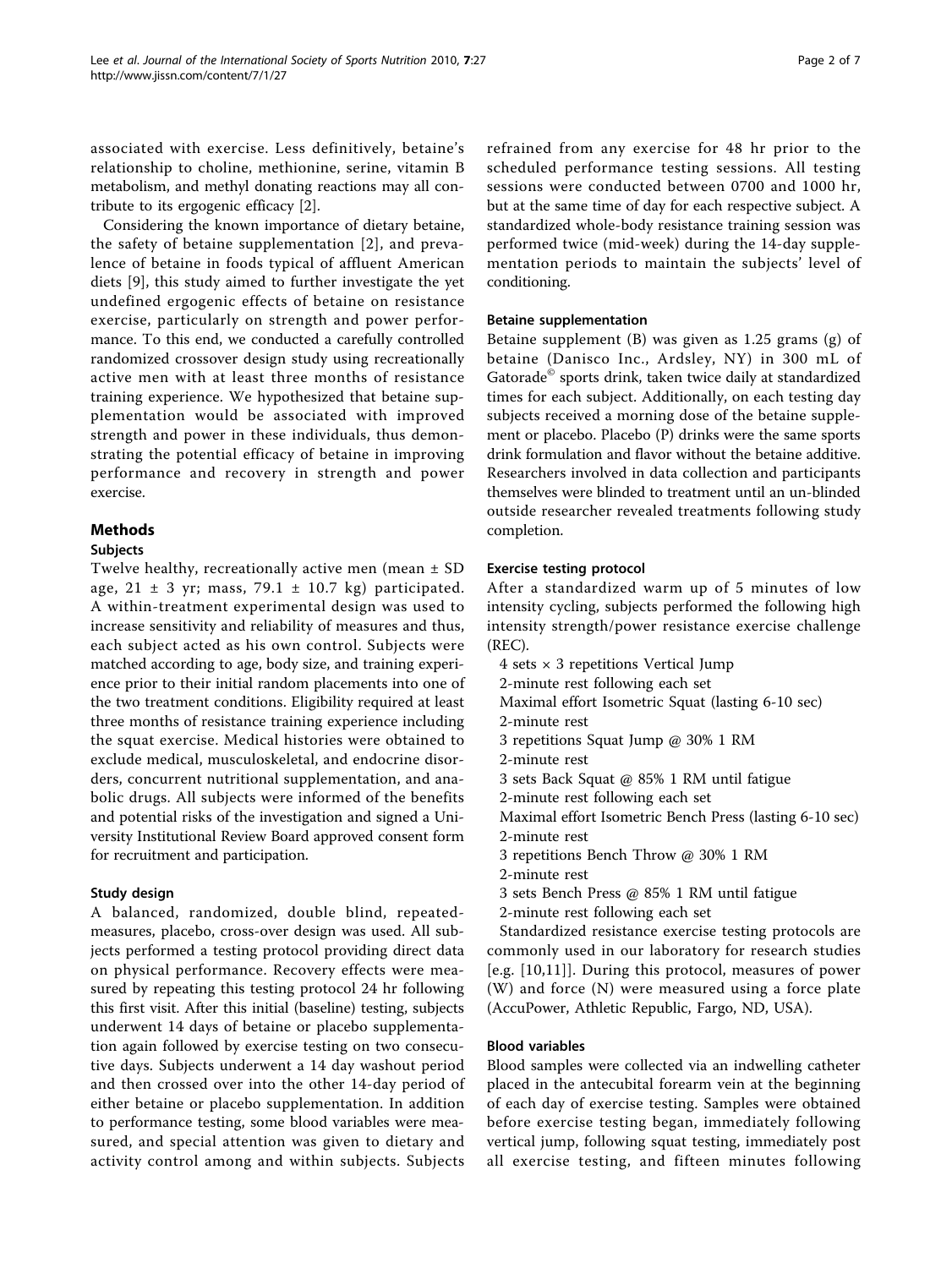cessation of exercise, for a total of five blood timepoints. After whole blood analyses, blood plasma was obtained via centrifugation (Hettich Centrifuge, Beverly, MA) at 3200 RPM, 4°C, 20 minutes, and stored at -80°C until further analysis. Betaine was analyzed in EDTA preserved plasma samples. High performance liquid chromatography was utilized with a silica column in a mixed partition and ion exchange mode following a method previously described [\[12\]](#page-6-0). Hematocrit (International Equipment Co., Needham Heights, MA, microcapillary reader) and hemoglobin concentration (Hemocue 201+ Analyzer, Lake Forest, CA) were obtained from whole blood, plasma osmolality was measured with an osmometer (Advanced Instruments, Inc., Norwood, MA, Model 3250) prior to sample storage. Glucose and lactate concentrations were analyzed using a glucose/lactate analyzer (2300 YSI Stat Plus, Yellow Springs, OH). All blood variables were measured in respective SI units.

### Other variables

Subjects submitted self-administered 3-day diet records and six week activity records to verify consistency in diet and activity during study participation. Urine specific gravity (USG) (ATAGO clinical refractometer, Cole-Parmer, Vernon Hills, IL), osmolality, and body mass were measured prior to each exercise testing session to verify hydration status.

#### Statistical analysis

All variables were analyzed using Repeated Measures ANOVA with supplement treatment (placebo or betaine, two levels) and the appropriate number of time points as within subject factors. The sphericity assumption was met and significance was set at  $p < 0.05$ . Post hoc comparisons were t tests with Bonferroni corrections applied. The main effects of supplement were evaluated in the statistical model, and time effect and supplement × time interaction effects were also evaluated. Data are presented as means ± standard deviation for all variables.

#### Results

Subjects reported that they could not distinguish which treatment (P or B) they received in either of the two phases of supplementation. All subjects reported similar physical activity and diet prior to each exercise test and throughout study participation. Subjects exhibited no significant change in weight over the course of the study, or between treatment periods (P Pre =  $80.1 \pm$ 10.5 kg, B Pre =  $80.2 \pm 11.5$  kg, P Post =  $80.3 \pm 11.8$  kg, B Post =  $80.6 \pm 11.3$  kg).

Additionally, prior to each treatment phase, subjects exhibited no differences in hydration state determined by measures of urine specific gravity, averaging  $1.019 \pm .008$  pre-testing during D1 and D2 for both the P and B conditions [\[13\]](#page-6-0).

After 14 days of B supplementation, plasma betaine concentrations were significantly greater than corresponding baseline and placebo (48  $\pm$  10  $\mu$ mol/L) levels.

There were no differences in power output measures (W) for the four vertical jumps performed on D1 or Day 2 before P or B supplementation, or after 14 days of P supplementation. However, following the 14 days of B supplementation there were significant increases in power output for two of these four vertical jumps performed on D1 (4980  $\pm$  61 and 5085  $\pm$  137 W, respectively) and D2  $(4811 \pm 77$  and  $5068 \pm 529$  W, respectively) compared to corresponding D1 (4545  $\pm$  114 and 4452  $\pm$  130 W, respectively) and D2 (4476  $\pm$  96 and 4848  $\pm$  91 W, respectively) pre-supplement values.

Subjects exhibited decreased or similar force production in the isometric squat before and after P, but this was significantly improved on D1 and D2 after 14 days of B supplementation compared to pre supplement measures. Figure [1](#page-3-0) illustrates these differences.

Squat jump power was not significantly different between P and B, nor was it different from pre- to posttesting for either treatment. There was also greater sample variation among individuals with respect to this test as can be seen in Figure [2](#page-3-0).

As shown in Table [1](#page-4-0) there were no significant differences between the P and B trials in the total number of back squat repetitions performed at 85% of 1 RM until fatigue.

Figure [3](#page-4-0) shows improvements in isometric bench force following B supplementation. This B versus P difference was approximately 800 N greater on D1 and approximately 400 N greater on D2.

Figure [4](#page-5-0) illustrates that bench throw power also significantly improved following 14 days of B supplementation on both D1 and D2 testing.

Similar to the back squat, there were no significant differences between the P and B trials in the total number of bench press repetitions performed at 85% of 1 RM until fatigue. These values are presented in Table [2](#page-5-0).

Hematocrit (%), hemoglobin (g/dL), and plasma osmolality (mOsm/kg) were significantly greater at post-squat  $(49 \pm 1, 15.7 \pm 1.0, 303 \pm 4,$  respectively) and immediately after REC (48  $\pm$  1, 16.0  $\pm$  1.0, 303  $\pm$  3, respectively) compared to pre-exercise values  $(43 \pm 1, 14.3 \pm 0.8, 289 \pm 3,$ respectively) during D1 and D2 testing, but these values were not significantly different between the P and B trials.

Plasma glucose was not different before P or B supplementation (5.1  $\pm$  0.6 and 5.0  $\pm$  0.7 mmol/L, respectively) or at any time in response to the REC protocol (averaging  $5.1 \pm 0.5$  and  $5.1 \pm 0.8$  mmol/L, respectively) after P or B supplementation. As expected, plasma lactate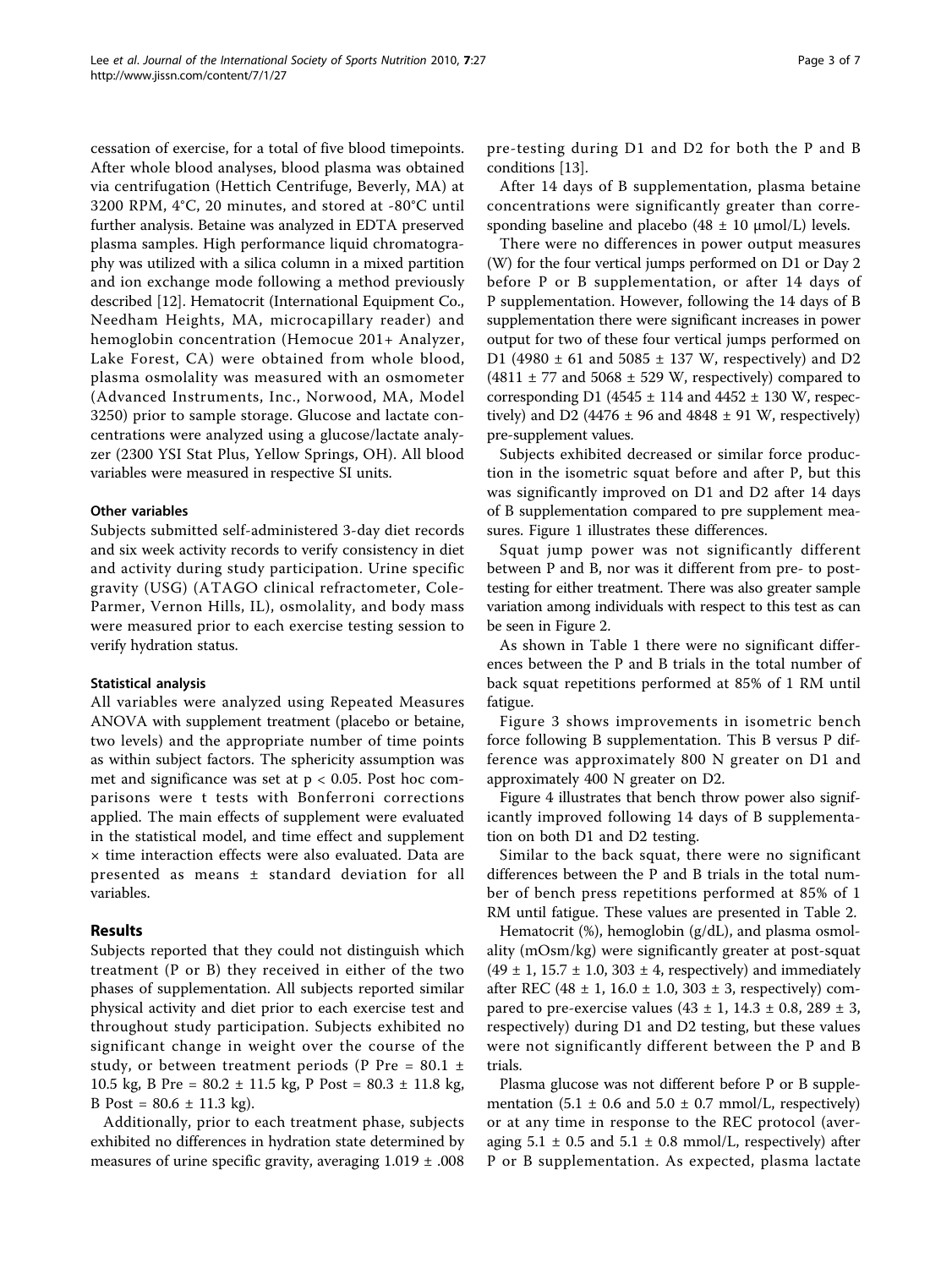showed significant increases above average pre exercise  $(1.4 \pm 0.4 \text{ mmol/L})$  values throughout the REC protocol on both D1 and D2 testing days, and this increase (8.7  $\pm$  2.2 and 8.8  $\pm$  1.8 mmol/L, respectively) was the same for P and B exercise testing sessions.

## Discussion

There is an increased interest in the study of betaine as an ergogenic supplement for the neuromuscular system. In the current study, the primary effect of the betaine supplement was observed in the upper body, with enhanced bench press force and power production, but no change in the dynamic squat exercise performances. Additionally, the improvements in the bench press performances were observed on D2, demonstrating the efficacy of betaine as a potential aid to recovery. This is in contrast to the recent findings by Hoffman et al. [\[6](#page-6-0)] who demonstrated improvements in squat exercise endurance (i.e., number of repetitions to failure at 90% of the 1 RM yet not at 75% of the 1RM), but no changes in these measures in the bench press or for the lower body Wingate test. This disparity in results is likely due to a host of differences in the study design and dependent variables. Firstly, we utilized a within versus between group experimental design allowing greater control of statistical variance. Secondly, our study employed a different sequence of exercises and repetitions and our primary dependent variables were the peak force and power, rather than the force and power specific to local muscular endurance defined by the



<span id="page-3-0"></span>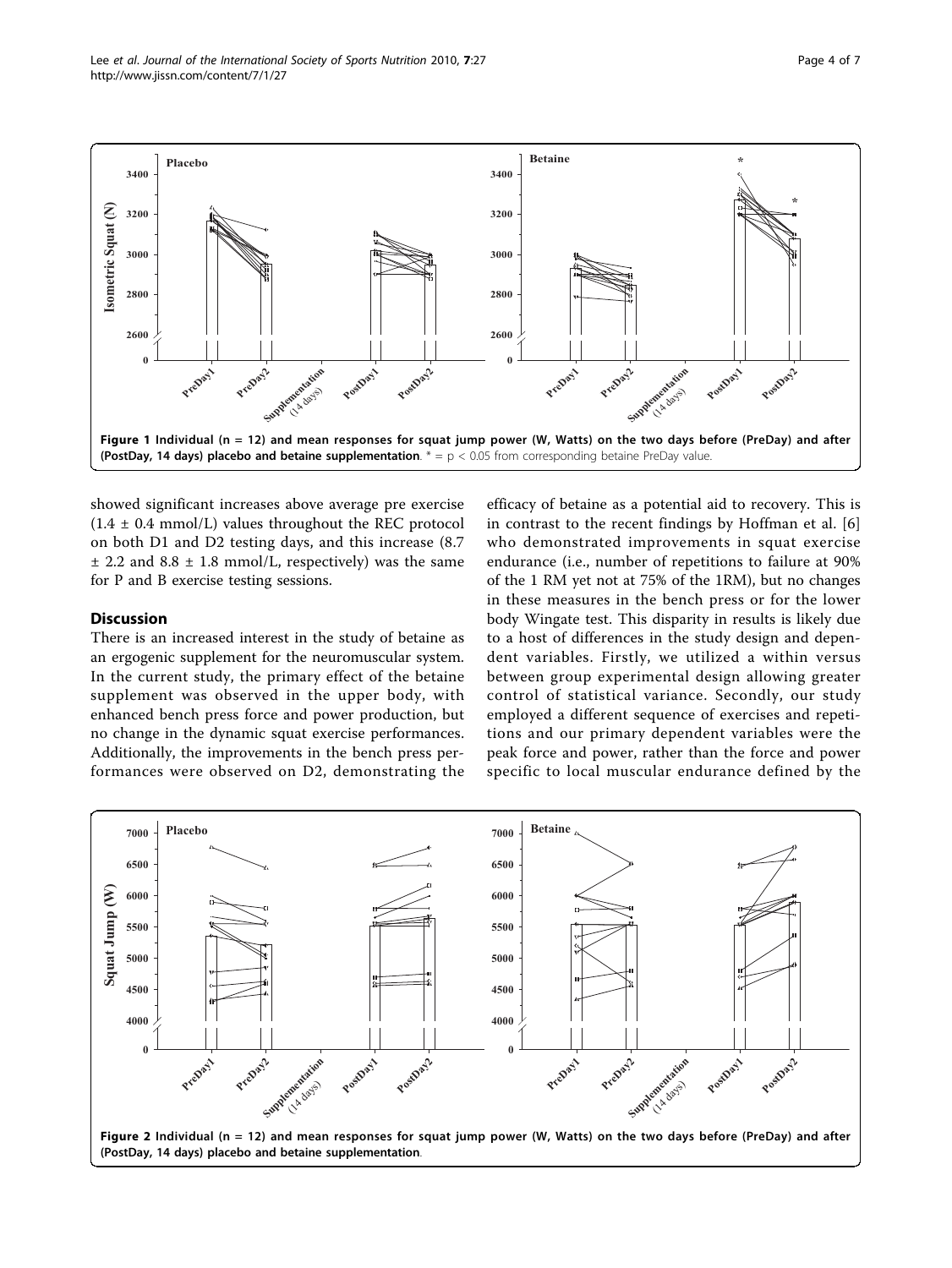<span id="page-4-0"></span>Table 1 Total number of repetitions to fatigue in the back squat during the two days before and after supplementation  $(n = 12)$ 

|                       | Placebo    | <b>Betaine</b> |
|-----------------------|------------|----------------|
| Pre-Testing<br>Day 1  | $16 \pm 1$ | $16 \pm 2$     |
| Pre-Testing<br>Day 2  | $14 \pm 2$ | $14 \pm 2$     |
| Post-Testing<br>Day 1 | $15 \pm 2$ | $16 \pm 2$     |
| Post-Testing<br>Day 2 | $14 \pm 2$ | $16 \pm 2$     |

number of repetitions to failure at 75% and 90% of the 1RM. However, we did find that high force production improved with betaine supplementation which reflects some similarity to the study by Hoffman and coworkers. While the muscle groups in the two studies were apparently different in their mediating mechanisms, both studies provide evidence for the potential positive influence of B supplementation for strength, power and local muscular endurance in the context of demanding strength/ power exercise protocols.

In the present study, the larger lower-body muscle group data was more varied within the subject sample and significant differences were less obvious, although patterns of B mediated increases may be suggested. For example, isometric squat force was enhanced by B supplementation. The REC protocol utilized maximal vertical jumps prior to the squat exercises which might have impaired the neuromuscular performance of high power production as recently noted by Drinkwater et al. [[14\]](#page-6-0), indicating that order of exercises is an important element in training program design. In this case, the betaine supplement was likely not able to offset the neural effect and partially explains the lack of improved power production in the squat. However, force production may have been facilitated via a post activation potentiation effect of some type [[15\]](#page-6-0). While speculative, the upper body musculature was not inhibited by such an inhibitory neuromuscular influence of high velocity power movements as was the lower body in this exercise testing sequence. Thus, it appears that the mediating mechanisms of betaine supplementation may be more operational in the absence of high frequency neural fatigue.

From the non-significant differences in body fluid related variables between the B and P trials, due to the experimental controls for hydration employed in this study, it seems that betaine's established role as an osmoprotectant [\[2,7](#page-6-0),[8\]](#page-6-0) was not a likely candidate for any ergogenicity. This does not, however, minimize the potential role of betaine given the intensity of the REC, as organic osmolytes have been shown to accumulate in cells under varying stressful conditions to help maintain biochemical function [[16-18\]](#page-6-0). Additionally, plasma glucose and lactate results in this study indicate that betaine was either 1) not acting through glucose or lactate processing, or 2) the pre-existing differences among

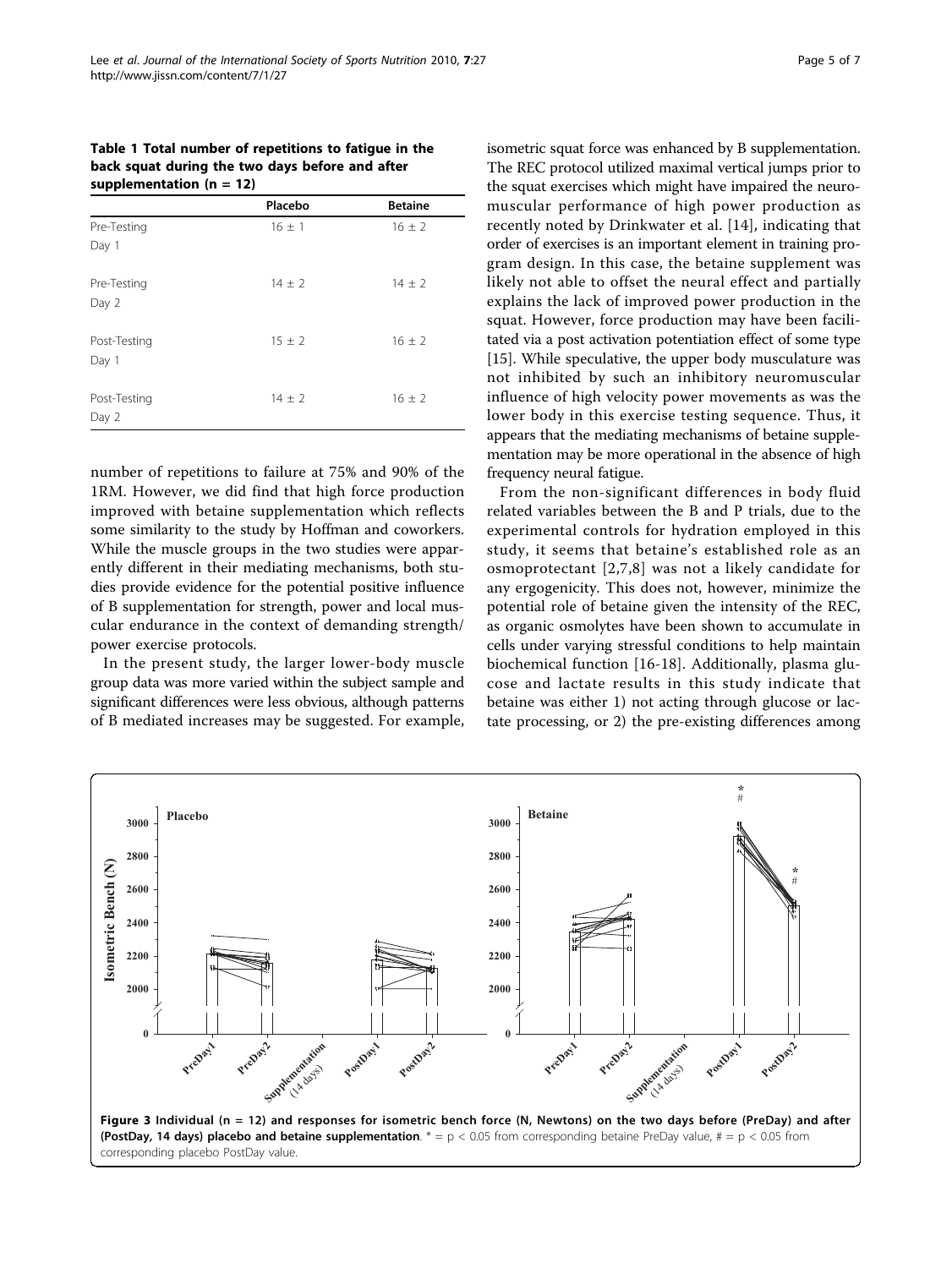subjects masked any betaine effects on these dependent variables. The use of the very demanding REC might have overwhelmed the ability of betaine to offer any measureable differences, which in the case of the enhanced performances would most likely be related to phosphagen metabolism. Furthermore, the link between betaine as a methyl donor and improved exercise performance can only be speculated to be related to such variables as methionine, choline, and creatine [[5](#page-6-0),[19](#page-6-0)-[23\]](#page-6-0). The contribution of betaine to these specific relationships should be examined in future studies.

## Conclusions

Betaine has been shown to have numerous, diverse, positive effects [[2\]](#page-6-0) and in the current study betaine

#### Table 2 Total number of repetitions to fatigue in the bench press during the two days before and after supplementation  $(n = 12)$

|                       | Placebo    | <b>Betaine</b> |
|-----------------------|------------|----------------|
| Pre-Testing           | $12 \pm 1$ | $10 \pm 1$     |
| Day 1                 |            |                |
| Pre-Testing<br>Day 2  | $12 \pm 2$ | $12 \pm 1$     |
| Post-Testing<br>Day 1 | $13 \pm 1$ | $11 \pm 1$     |
| Post-Testing<br>Day 2 | $13 \pm 1$ | $11 \pm 1$     |

supplementation corresponded positively with gains in bench throw power, isometric bench press force, some measures of vertical jump power, and isometric squat force. However, precise mechanistic inferences will require further direct investigation while accounting for neural inhibitory factors. Considering the previous results from our laboratory demonstrating the effect of betaine on high intensity exercise performance in hot environments [[3\]](#page-6-0), and those recently reported by Hoffman et al. [\[6](#page-6-0)] on the quality of power test repetitions and endurance during power tests, it seems that betaine ergogenicity merits further research in both endurance and strength/resistance exercise.

#### Acknowledgements

We wish to thank Mark Farrell for his help with subject testing, and the subjects who volunteered for this study.

#### Author details

<sup>1</sup>Department of Kinesiology, University of Connecticut, Storrs, CT, USA. 2 Danisco A/S, Tarrytown, NY, USA.

#### Authors' contributions

CMM was the primary investigator, obtained grant funds for the project, and supervised all study recruitment, data acquisition, data specimen analysis, and manuscript preparation. CMM and WJK designed the study protocol. ECL, LMY, DLH, BLB, and BPM made substantial contributions to data acquisition. LEA and JSV made substantial contributions to interpretation of data. ECL performed the statistical analysis and was primarily responsible for writing the manuscript. CMM, WJK, LMY and SASC were also involved in manuscript writing and preparation.

All authors have read and approved the final manuscript.

#### Competing interests

The first nine authors, all associated with the University of Connecticut at the time of this study, declare that they have no competing interests. SASC is employed by Danisco A/S, the company that funded this study.

<span id="page-5-0"></span>